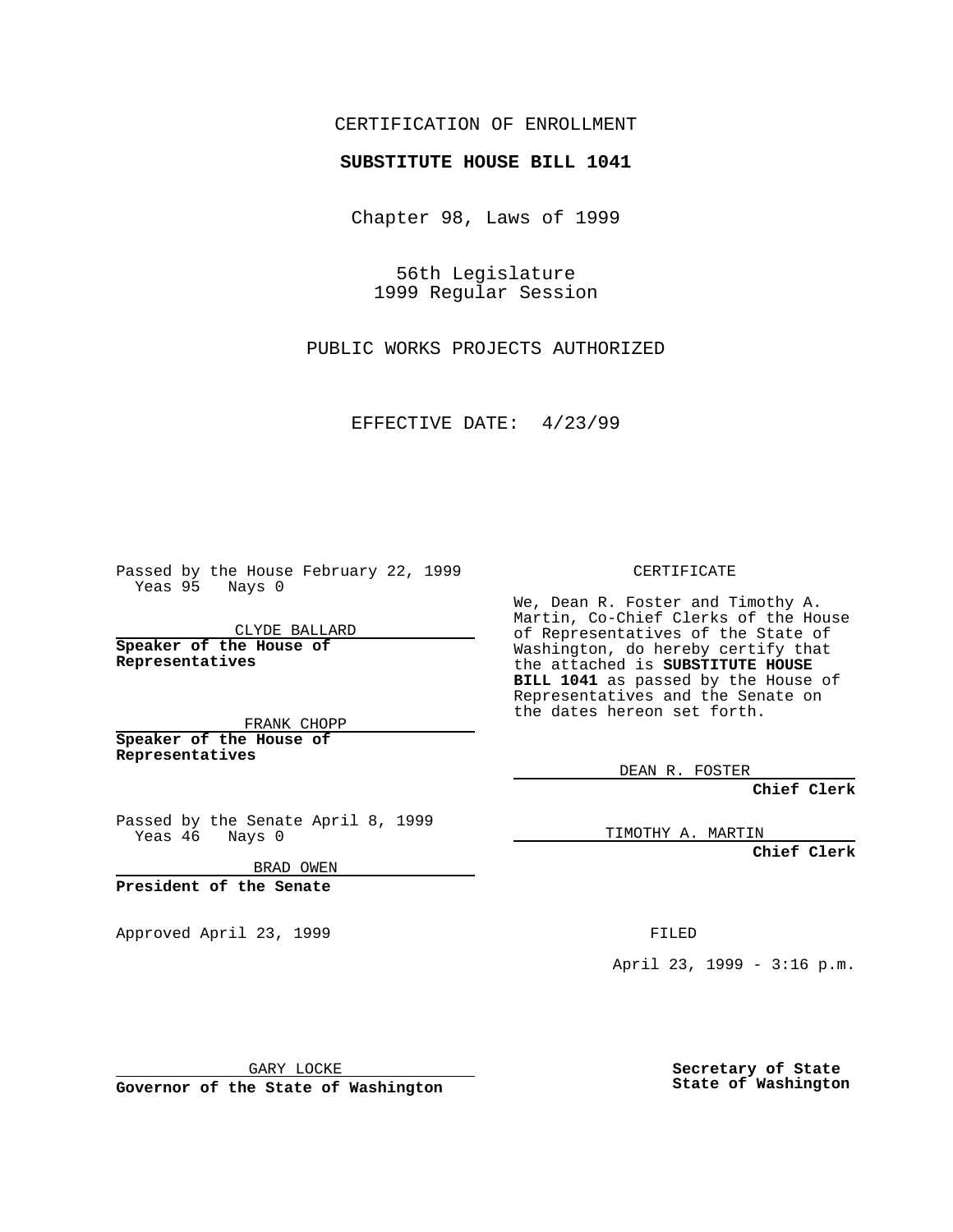## **SUBSTITUTE HOUSE BILL 1041** \_\_\_\_\_\_\_\_\_\_\_\_\_\_\_\_\_\_\_\_\_\_\_\_\_\_\_\_\_\_\_\_\_\_\_\_\_\_\_\_\_\_\_\_\_\_\_

\_\_\_\_\_\_\_\_\_\_\_\_\_\_\_\_\_\_\_\_\_\_\_\_\_\_\_\_\_\_\_\_\_\_\_\_\_\_\_\_\_\_\_\_\_\_\_

Passed Legislature - 1999 Regular Session

## **State of Washington 56th Legislature 1999 Regular Session**

**By** House Committee on Capital Budget (originally sponsored by Representatives Mitchell, Murray, Kessler, O'Brien, Ogden, Lantz, Rockefeller, Hankins, Esser and Morris; by request of Public Works Board)

Read first time 02/04/1999.

 AN ACT Relating to authorization for projects recommended by the public works board; creating a new section; making an appropriation; and declaring an emergency.

BE IT ENACTED BY THE LEGISLATURE OF THE STATE OF WASHINGTON:

 NEW SECTION. **Sec. 1.** Pursuant to chapter 43.155 RCW, the following project loans recommended by the public works board are authorized to be made with funds previously appropriated from the public works assistance account:

 (1) Alderwood Water District« domestic water project« cover existing reservoir, make structural improvements to conform with current seismic standards........................ \$3,420,060 (2) Annapolis Water District« domestic water project« replace asbestos cement and lead joint cast iron mains with approximately 5,000 lineal feet of 8-inch water main, and 1,900 lineal feet of water service line ........................... \$524,250 (3) City of Auburn« domestic water project« construct corrosion control facilities on Coal Creek Springs and Well #2 ...... \$3,850,000 (4) City of Buckley« domestic water project« replace approximately two miles of various sized transmission lines, and stabilization of slope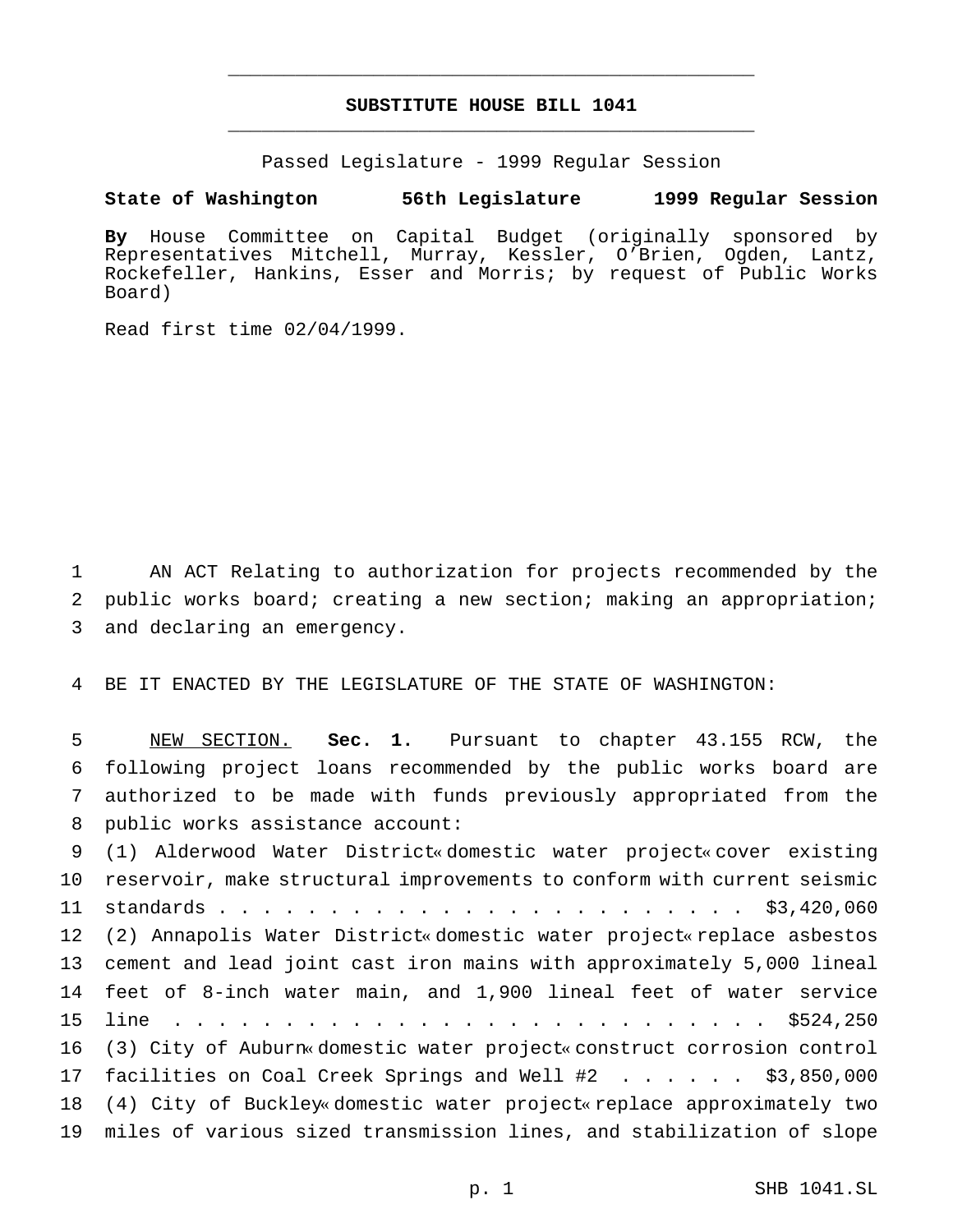adjacent to the pipeline. The method of stabilization will be based on 2 engineering report and recommendations . . . . . . . . . \$500,000 (5) City of Burlington« sanitary sewer project« modification of wastewater treatment plant to include replacement of aging equipment, expand the effluent pump station, add ultraviolet-light effluent disinfection, anaerobic digestion of waste sludge, and an outfall pipe to the Skagit River.................... \$556,875 (6) City of Camas« sanitary sewer project« design and construct wastewater treatment plant improvements, including repair and replacement of main raw sewage lift station, construct headworks facility primary clarifiers, activated sludge basins, ultraviolet disinfection, laboratory, and modifications to the sludge handling facilities ....................... \$3,452,590 (7) Chelan River Irrigation District« domestic water project« construct new domestic water system including 17,900 lineal feet of 8-inch diameter distribution main, service connections, meters, a 200-gpm duplex booster pump station, and a 117,000 gallon reservoir ............................. \$1,553,989 (8)Clark Public Utilities« domestic water project« improve five water storage tanks. Improvements include safety improvements, interior and exterior lining, coating, patching, ladders, inspection, and testing .............................. \$387,485 (9) Cowlitz County« sanitary sewer project« improve regional collection system, pump station, force mains, central wastewater treatment plant, 25 and solids stream work . . . . . . . . . . . . . . . . . \$7,000,000 (10) City of Des Moines« storm sewer project« replace Marine View Drive Bridge and Culvert ................... \$2,349,500 (11) City of DuPont« sanitary sewer project« replace deteriorated water and sewer systems, including lines, booster pumps, relocation of the water distribution system, and possible connection of the sanitary 31 sewer system to Pierce County's system . . . . . . . . \$1,451,968 (12) City of Federal Way« storm sewer project« improve Sea-Tac Mall Area Drainage System. Improvements will include storage system, water 34 quality treatment, and conveyance system . . . . . . . \$2,750,000 (13) City of Goldendale« domestic water project« replace water source with a well, fence watershed and install over 16,000 lineal feet of 37 water line to storage facility  $\ldots$ ............. \$1,213,000 (14) City of Grandview« domestic water project« replace four shallow wells with three new deep aquifer wells, including video inspections,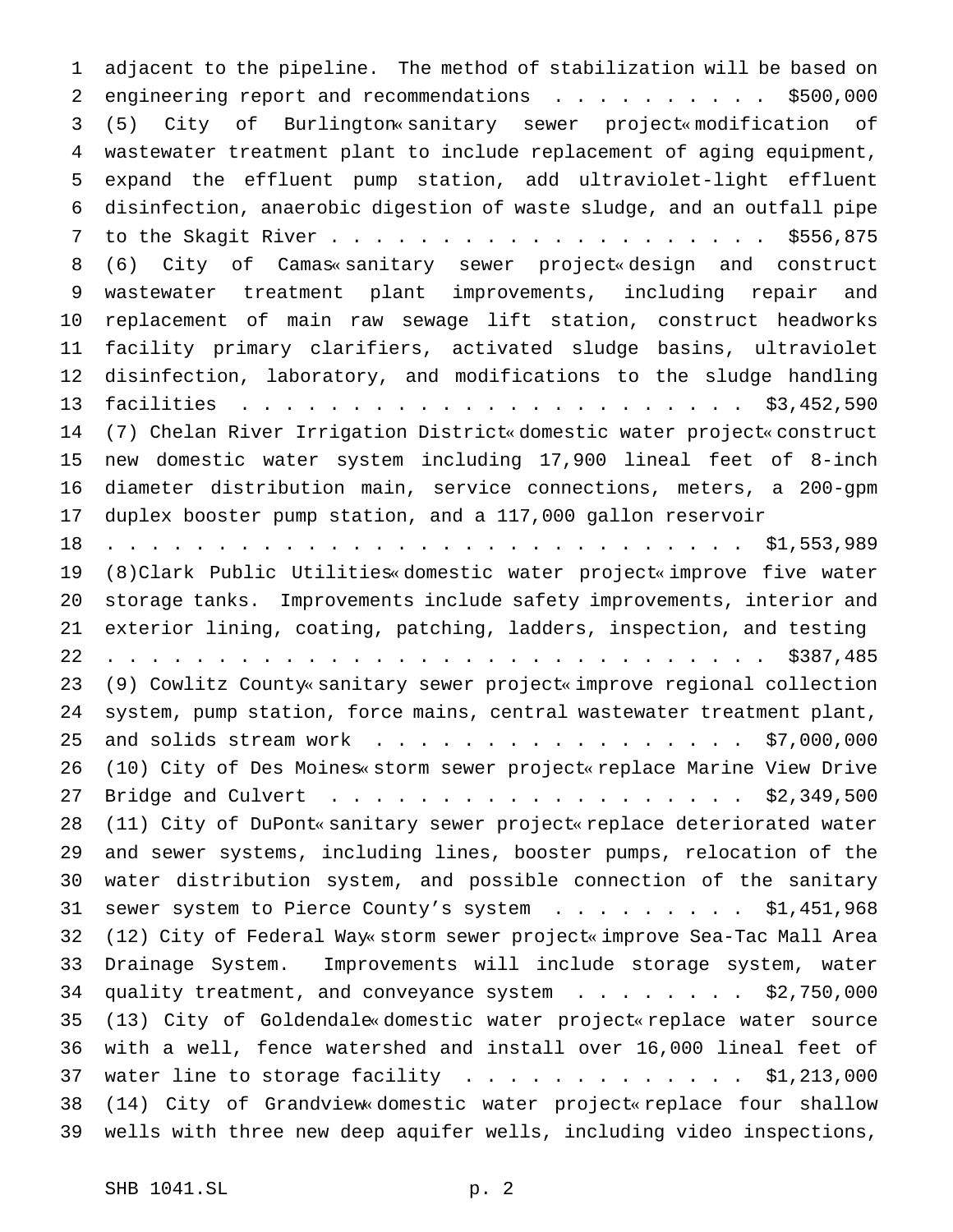testing, new pumps, pumphouses with security, appurtenances, piping, 2 and chlorination equipment and controls . . . . . . . . . . \$539,000 (15) City of Kettle Falls« domestic water project« construct a two- million gallon reservoir, install 2,000 lineal feet of 18-inch transmission main, and acquire a new auxiliary power generator ............................. \$1,651,539 (16) King County Water District #111« domestic water project« construct piping, pump stations, meters, and source facilities for the water supply intertie between the City of Auburn, King County Water District #111, and Covington Water District ........... \$1,850,613 (17) King County Water District No. 54« domestic water project« design and construct a ground-level 650,000-gallon water reservoir, drill new well, and water pumping and transmission facilities to lift water from reservoir to 250,000-gallon spheroid .......... \$1,116,240 (18) Kitsap County Sewer District No. 5« sanitary sewer project« replace approximately 4,800 lineal feet of 8-inch sewer main and 4,750 lineal 17 feet of 4-inch side sewer . . . . . . . . . . . . . . . . \$1,119,600 (19) Kitsap County Sewer District No. 5« sanitary sewer project« upgrade Port Orchard pump station with replacement of approximately 1,650 20 lineal feet of sewer force main . . . . . . . . . . . . \$1,117,350 (20) City of Lacey« road project« construct a one-way couplet, which includes class II bicycle facilities, bus shelters, extension of Lacey Boulevard from Golf Club Road across Burlington Northern Railroad, connecting to Pacific Avenue near Selma Street, appropriate signals, overlay, and restriping................. \$1,610,000 (21) City of Leavenworth« sanitary sewer project« construct a regional cocomposting facility in Chelan County to stabilize sewage sludge generated at wastewater treatment plants throughout the county .............................. \$735,461 (22) City of Moxee« sanitary sewer project« upgrade the city's wastewater treatment facility by installing disinfection system improvements, an effluent composite sampler, replacing clarifier mechanism, add sludge- drying beds, and a lift station pump to the headworks... \$439,650 (23) Town of Naches« sanitary sewer project« improve wastewater system by installing influent and effluent samplers, replace and reconfigure oxidation ditch effluent pumps, add sludge-drying beds, and replace bar screens.......................... \$535,500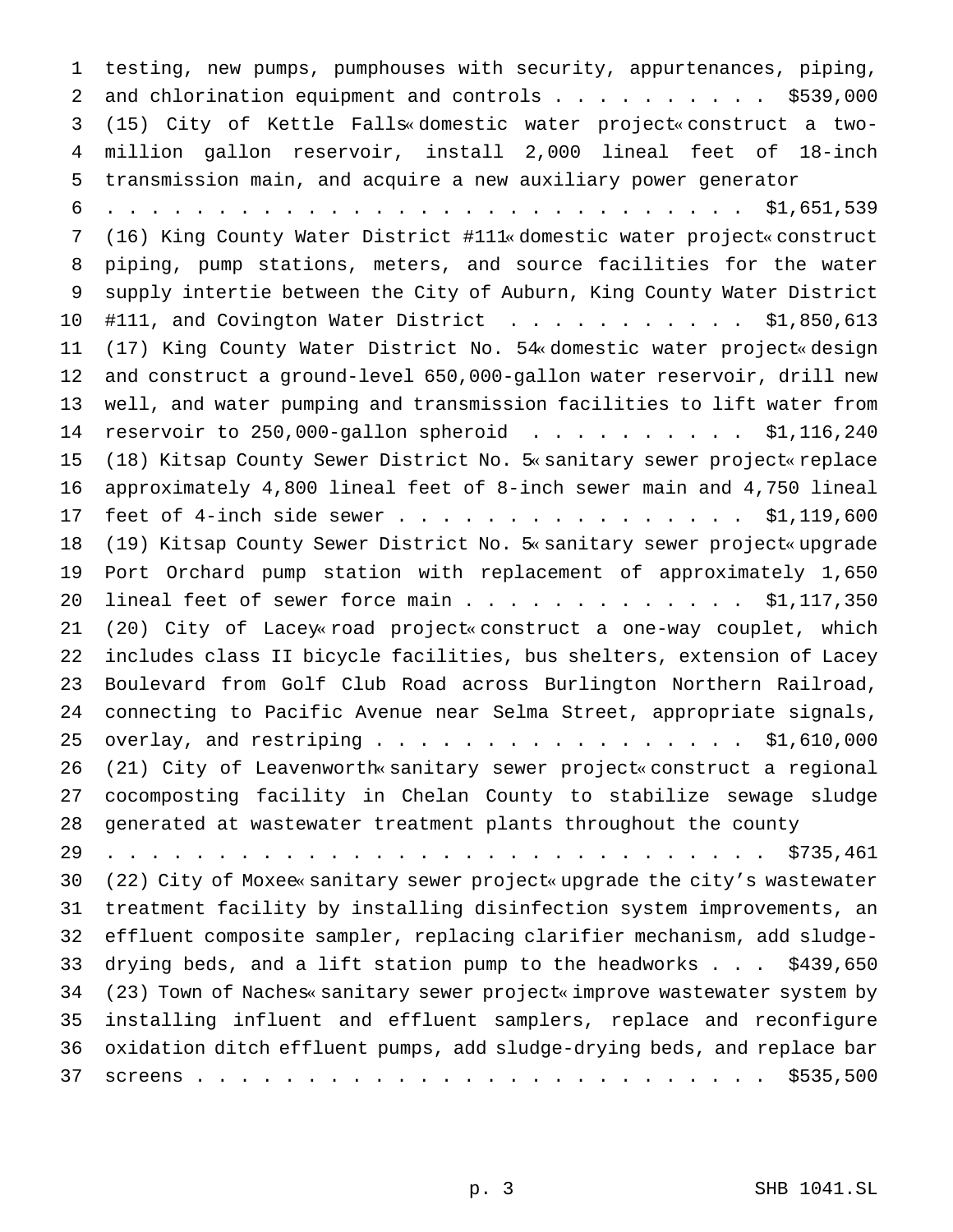(24) North Perry Avenue Water District« domestic water project« install 6, 8, and 12-inch water mains in pressure zones 315 and 345, and construct a booster pump system in pressure zone 490 . . \$1,070,757 (25) City of Palouse« domestic water project« drilling and completing a 500-foot ground water for use as an emergency backup well. Also includes approximately 600 feet of 8-inch C900 PVC force main, an access road to the well house, replacement of approximately 1,000 lineal feet of 4-inch water line with 8-inch C900 PVC water, and a 9 liquid sodium hypochlorite disinfection system . . . . . . \$237,899 (26) City of Pateros« sanitary sewer project« replace existing sewer treatment plant, which will include headworks, aeration basin and clarifier, upgrade of existing disinfection system, replacement of existing sludge dewatering facilities, and plant electrical upgrade .............................. \$505,000 (27) City of Port Townsend« sanitary sewer project« replace approximately 7,800 lineal feet of an existing 18-inch trunk sewer line and approximately 1,400 lineal feet of 15-inch trunk sewer line with new 30-inch and 18-inch sewer lines and replacement of the Gaines Street Lift Station ...................... \$1,593,739 (28) PUD No. 1 of Chelan County« domestic water project« construct a new booster pump station with the 1096 Pressure Zone to pump up to the 1395 Pressure Zone....................... \$608,400 (29) City of Pullman« domestic water project« construct a domestic water well located in the north intermediate Pressure Zone of the city .............................. \$622,534 (30) City of Rock Island« domestic water project« construction of a new 4-million gallon steel reservoir, which consists of site grading and development, installation of a welded steel reservoir, connection to the city transmission system, and telemetry system for Wells #2 and #3 . . . . . . . . . . . . . . . . . . . . . . . . . . . . \$492,800 (31) Scatchet Head Water District« domestic water project« install an ozone treatment plant to eliminate bacteriological contamination and remove iron and manganese from the water. Also, add a dedicated well supply line and new booster pump station to the Guemes Avenue standpipe......................... \$365,640 (32) City of Selah« sanitary sewer project« replace the chlorine disinfection system with an ultraviolet process, install a belt filter press, and construct a pretreatment clarifier...... \$2,261,000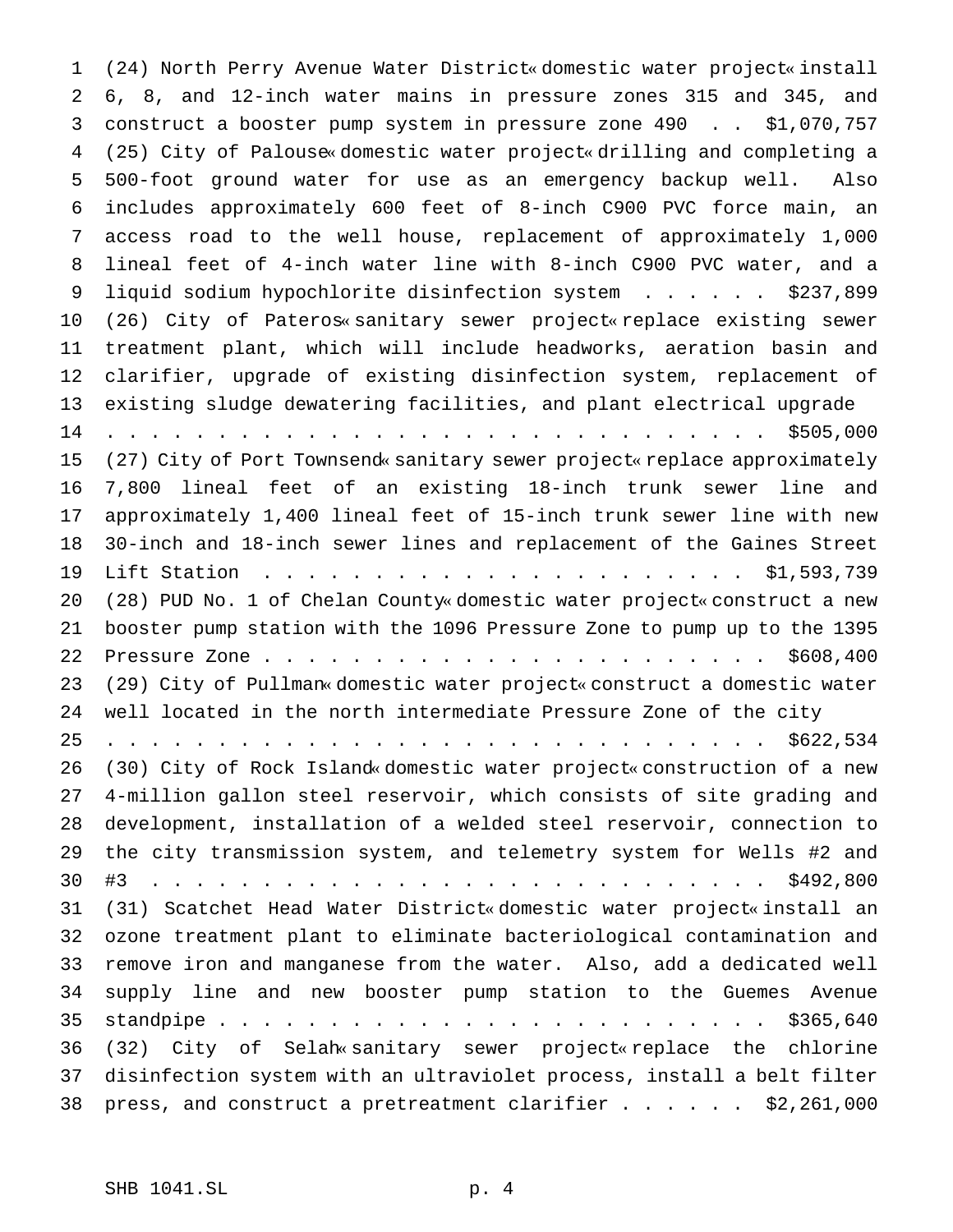(33) Silver Lake Water District« domestic water project« provide a new point of water delivery and necessary facilities to the Silver Lake Water District. Project would add a new 8.5-mile transmission pipeline of 42-inch diameter, pump station with a capacity of 45.6 mgd to divert water from the existing Everett pipeline #5, a new 24-million gallon 6 reservoir, and new water mains  $\ldots$ ................. \$6,208,160 (34) City of South Bend« domestic water project« replace water treatment system with a membrane filtration plant. Project includes installation of two membrane filtration treatment "mega modules," piping modifications, installation of controls and telemetry, standby generator, safety equipment, site work, and a new building \$889,700 (35) PUD No. 1 of Stevens County« domestic water project« replace the current Stone Lodge water system, with 7,900 lineal feet of 6-inch water pipe, install twenty-eight water meters, four 6-inch fire hydrants, replace forty-six 1-inch service connections, and eliminate five dead-end lines.................... \$130,550 (36) Terrace Heights Sewer District« sanitary sewer project« upgrade pipe connecting the district to the City of Yakima Regional Wastewater treatment facility, with approximately 8,000 lineal feet of concrete sewer main ........................ \$610,470 (37) Vashon Sewer District« sanitary sewer project« rehabilitate and construct improvements to wastewater treatment facility. Project includes the replacement of existing oxidation ditch with sequencing batch reactors, construction of an ultraviolet disinfection system, a 20,000 gallon sludge storage tank, and an equipment building to house the sludge press with related equipment and storage for dewatered sludge ......................... \$2,150,000 (38) City of Walla Walla« sanitary sewer project« rehabilitation of city's wastewater treatment plant. Project consists of improvements to filtration plant, biosolids handling equipment, and reclamation improvements ...................... \$7,000,000 (39) Willapa Valley Water District« domestic water project« install new filtration plant and alterations to other related systems . \$420,000 (40) City of Woodland« sanitary sewer project« install variable speed drives, primary and secondary clarifiers, replacement of the existing disinfection system, digesters, biosolids handling equipment, and other 37 ancillary improvements . . . . . . . . . . . . . . . . \$4,271,760 (41) Yakima County« bridge project« project consists of design, right of way acquisition, demolition, and reconstruction of 18 bridges on county